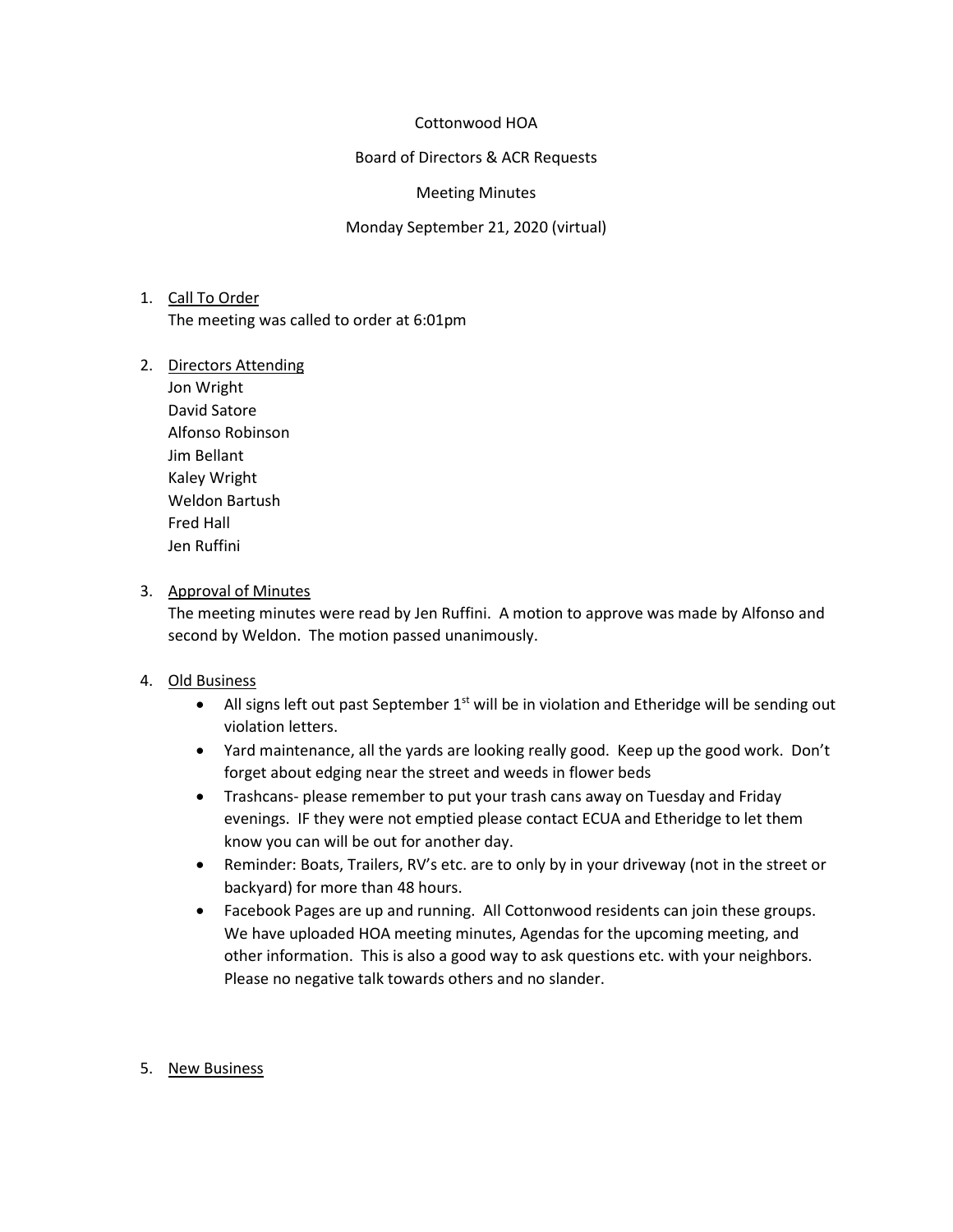- We are having some issues with cars parked in the street. Just a reminder there is no overnight parking on the street. If you are having more than one car that is fine but please not overnight.
- It has been brought to our attention that some dogs are not on leashes. Please always have your dogs on a leash unless they are in your backyard. If you come in contact with a dog that has gotten out please call animal control.
- Retention Pond: We had a meeting scheduled last Tuesday but it go cancelled due to the hurricane. We will be rescheduling this meeting with Timberland soon.
- Drains: Etheridge will be looking into a few companies to give us estimates for cleaning out the drains. We had some issues during the hurricane.
- Just another reminder per the covenants you can't have big burns of leaves, trash etc. You can have a fire in a fire pit (the size you can roast marshmallows, hot dogs etc. No big flames and heavy smoke.
- Gate Situation on September 19, 2020: 5 people on a golf cart were able to open the gate with something (did a little bit of damage to the gate) proceeded to do many donuts in the subdivision along with ringing a few neighbors doorbells at 11:15pm. Police were called the next morning and a report was filed. If you have any issues with people ringing your doorbell at late hours please call the police. They would like to see if they can catch these people. The front gate will be repaired
- Ideas for Halloween: Decorate your mailbox, parade (These are just a couple ideas for Halloween this year) if you have any ideas please post on the FB page.
- ECUA and a third party debris company should be coming by to pick up all yard debris from the storm.
- Dawn from Etheridge will be contacting Gulf Power again to see when they will be installing the new lights.
- PLEASE CALL ETHERIDGE WITH ANY PROBLEMS, ISSUES, ARC REQUESTS ETC.
- Please do not go to board members' homes with issues. We can be contacted on FB or through Etheridge.
- ARC requests need to be in the Friday before each meeting. If it comes in after that Friday before the next meeting it will be pushed to the following month.
- OCTOBERS meeting will be in person at Tanglewood 5:30pm. We will also try to set up a zoom as well.
- 6. Cottonwood Concerns
	- Neighbor asked about the empty seat on the board and who will replace them. Answer: The board member has to officially resign before we can post anything. Once that person has resigned we will post on FB that there is a seat open and neighbors can then start nominating themselves or others for the seat.
	- Neighbor asked where the new light poles will be installed. Answer: They are usually installed at a Gulf Power green box.
	- Neighbor asked who is the new person that took over for Joslin at Etheridge. Answer: Dawn is the new contact at Etheridge for Cottonwood.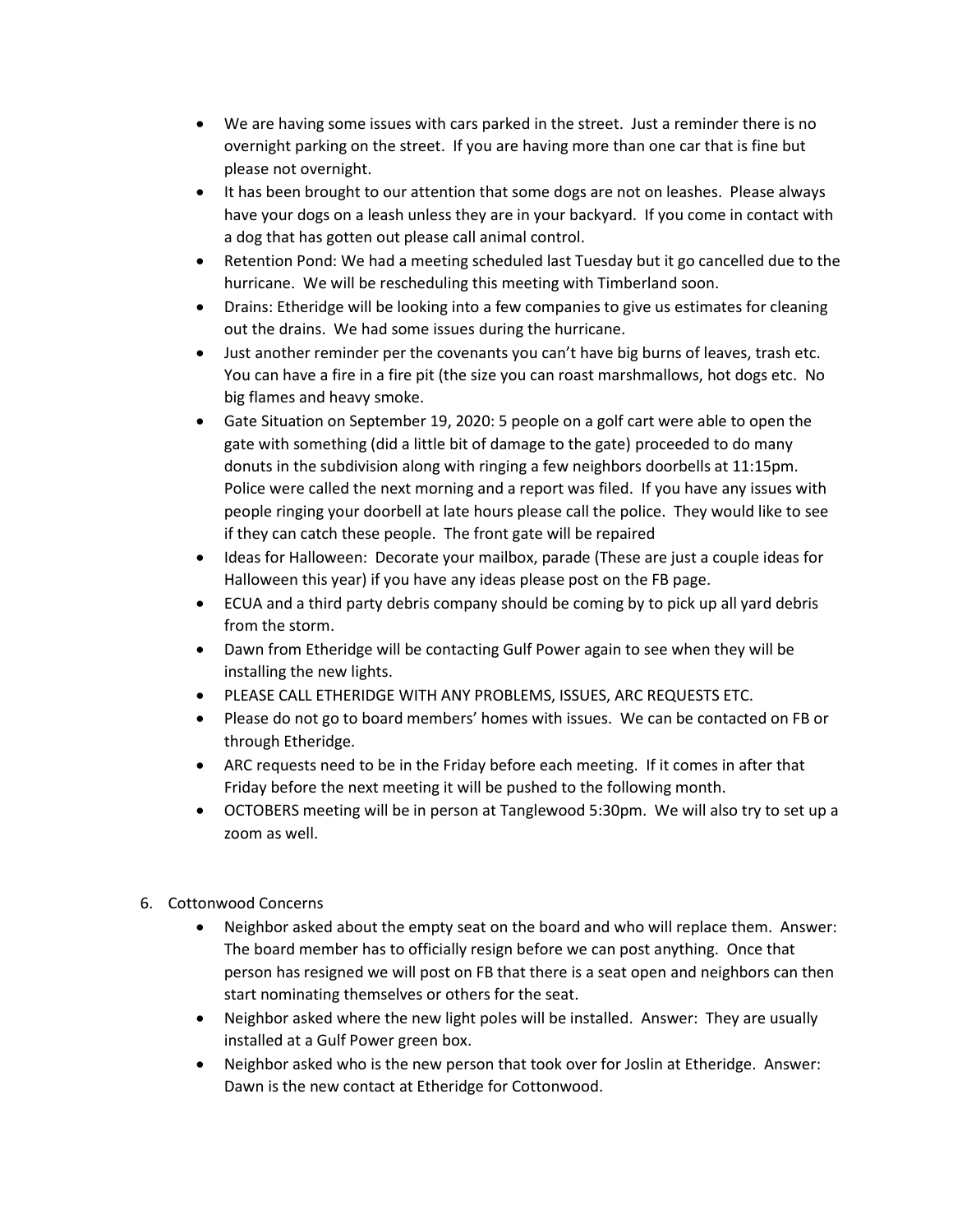• Neighbor asked why are board meetings are not in person and why she can't see all faces during the virtual meetings. Answer: We have been doing our board meeting virtual the last few months due to Covid 19. Some people are on devisees that don't allow cameras, phones etc. Some people might even be driving during the meeting but would like to at least hear what is being discussed.

## 7. ARC requests

# 1 . Fernando Diaz - 5528 Huntingdon Street - CW2020 - 103

Install seamless gutters color to match the flashing of the roof. (Brown color, 5 downspouts, 150 ft. of material. Escambia Seamless Gutters Contractor. Completed July 21st (Without ARC Request / Approval) - Received letter from Etheridge to submit. Motion to approve was made by Fred and second by Alfonso. The motion passed unanimously.

# 2 . John Drummond - 5440 Heatherton Road - CW2020-104

Wants to install some plants into his flower beds. (Flax Lily, Breeze Grass, Sunshine Ligustrum, African Iris, Bush Daisy, Frost Proof Gardenia, Lavender, Butterfly Bush, Agapathanus, Drift Rose, Hibiscus, Aztec Grass, Firecracker Plant, Pentas, Rock Trumpet. Anything under the sun Nate Perrine Contractor. Motion to approve was made by Alfonso and second by Jim. The motion passed unanimously.

# 3. Fred Hall - 5529 Heatherton Road - CW2020-105

Wants to install some plants into his flower beds. (Flax Lily, Breeze Grass, Sunshine Ligustrum, African Iris, Bush Daisy, Frost Proof Gardenia, Lavender, Butterfly Bush, Agapathanus, Drift Rose, Hibiscus, Aztec Grass, Firecracker Plant, Pentas, Rock Trumpet. Shrub Removal, Fabric, Edging, Rocks Spreading and Mulch. Anything under the sun Nate Perrine Contractor. Motion to approve was made by Jon and second by Weldon. The motion passed unanimously.

4 . Erin Cook - 6053 Grey Moss Lane - CW2020 - 106

Wants to install two additional security cameras on the outside of their home. One would be in the front yard and one would be on the left side of their home. Purchasing from Amazon and installing themselves. Motion to approve was made by Jim and second by Alfonso. The motion passed unanimously.

# 5 . Jim Bellant - 5616 Heatherton Road - CW2020-107

Wants to add textured coating to his front porch and pool deck. Pro-Tech Creative Concrete (Robert Andrews contractor). Pool area and deck will be Terracotta Color and the front porch will be Gull Gray Color. Motion to approve was made by Fred and second by Jon. The motion passed unanimously.

## 6 . William Hudson - 9234 Iron Gate Blvd - CW2020-108

Seamless Gutters around the house. Same Color as House trim. Was not aware he needed ARC Approval. Color was Clay, 315 ft. of Material used. Motion to approve was made by Dave and second by Fred. The motion passed unanimously.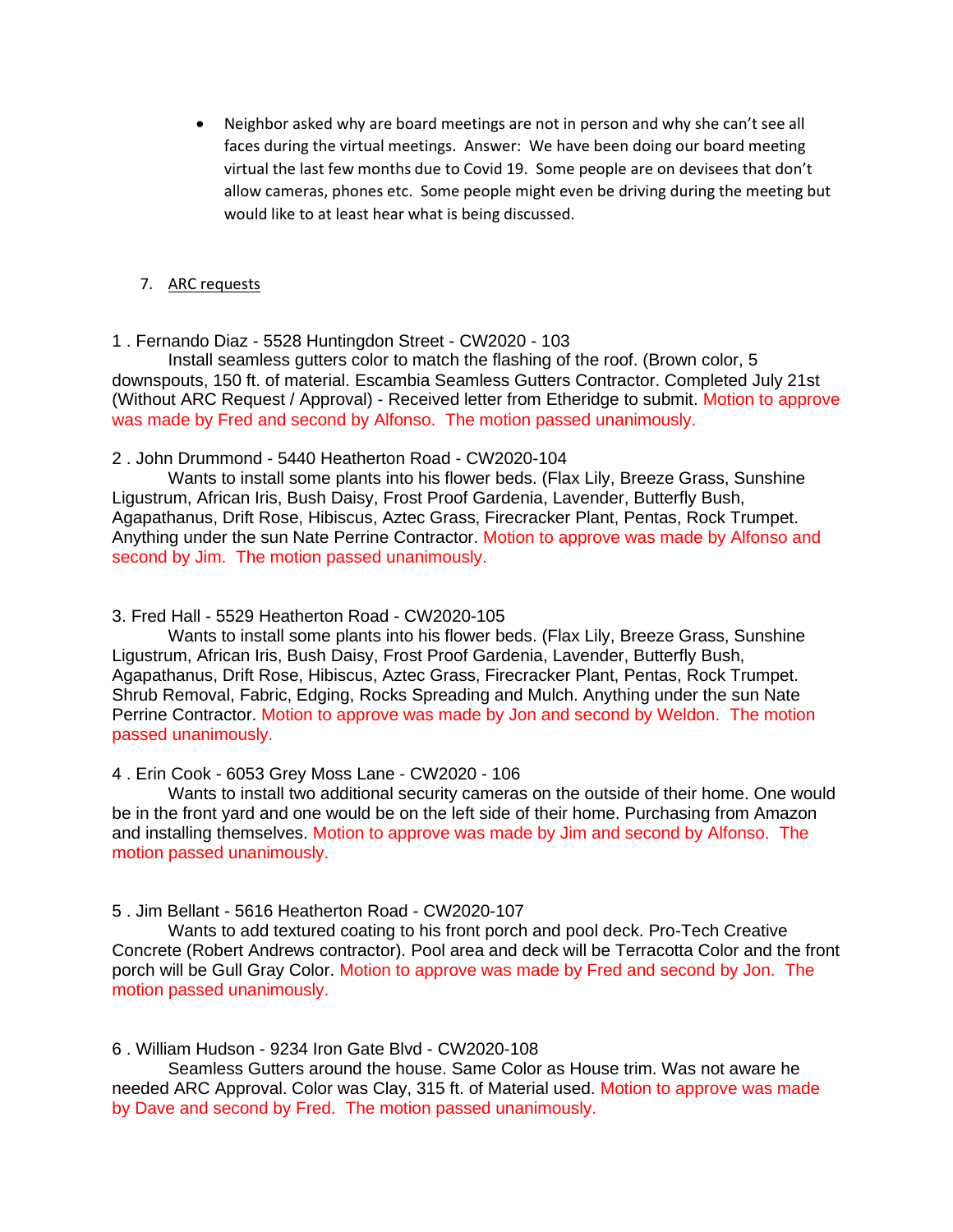#### 7 . Deborah Gil Mason - 6058 Grey Moss Lane - CW2020-109

Putting in a request for approval of a new weed barrier in the existing front and side flower bed. 50 bags of cedar mulch, trimming of the palm tree and azaleas. Anything under the sun - Nate Perrine. Motion to approve was made by Dave and second by Alfonso. The motion passed unanimously.

## 8. Cindy Drummond - 5440 Heatherton Road - CW2020 - 110

Wants to install a shed. Florida Finest will be constructing a 20 x 20 foot shed facing the street, architectural shingles Old English Pewter. 4 (3x3) Windows ; 1 (3 foot) door, 16 x 9 foot garage door. 6 x 7 roll up door for lawn mower ; LP Smartside product with Gray paint and white trim. I told Mr. & Mrs. Drummond that the existing shed that they currently have in their backyard would have to be removed. Per the covenants they are only allowed one out building. Mr. Drummond stated that they would remove the shed already on the property with no problems. New shed is 20 x 20 x 10 (walls), Hip Roof and Architectural shingles, same as their home, L/P Smart Siding Color Downing Stone Gray - Same color as the brick grout on their home. Shingle color is Old english Pewter. Trim color white, 4 windows white, 1 steel door, white, 1 2 car front garage door white, 1 6 x 7 rear rollup door White, Distance between house and shed is 40 feet. Distance between shed and left side of the fence is 10 feet. Distance between shed and rear fence is 20 feet. Motion to approve was made by Dave and second by Fred. The motion passed unanimously.

#### 9 . Fred Hall - 5529 Heatherton Road - CW 2020 - 111

Removal of a big tree too close to the house, may fall with high winds. Safety concern. AAA Best Tree Service Contractor. Motion to approve was made by Alfonso and second by Jim. The motion passed unanimously.

#### 10. Courtney Barber - 9112 Iron Gate Blvd - CW2020 - 112

Putting in a 24 x 20 ft. playground in the backyard for her 1 year old daughter. The location will be on the right side of the backyard. They are going to put down rubber playground mulch and purchase the plastic little tikes adventure climber. The climber is 144.0 L x 84.0 W x 65.0 H. The rubber mulch will be for an area of 24 ft x 20 ft and 4 inches thick. Contractor - Themselves. Motion to approve was made by Dave and second by Jim. The motion passed unanimously.

# 11 . Theo Gilliam - 9137 Iron Gate Blvd - CW2020-113

Wants to add a shed to the backyard 12 x 26. Contractor - Himself. Asked for information (Plat map or drawing, materials for the walls, number of windows, doors, roofing. Colors for the walls, trim, doors, windows and shingles, Contractors information and pictures. I have not received any of this information. ARC Request Incomplete. Disapproved by all board members

12 . Larry Blackwell - 6126 Broadfield Court - CW2020-114

Original request submitted and approved 2/17/2020 - delayed due to the COVID. Time Expired. Rumble Stone Cafe Paver addition to side of house at driveway. Will provide a storage area for the hose box and garbage can (inside fence). Walkway through the fence collects water due to traffic. Motion to approve was made by Alfonso and second by Jim. The motion passed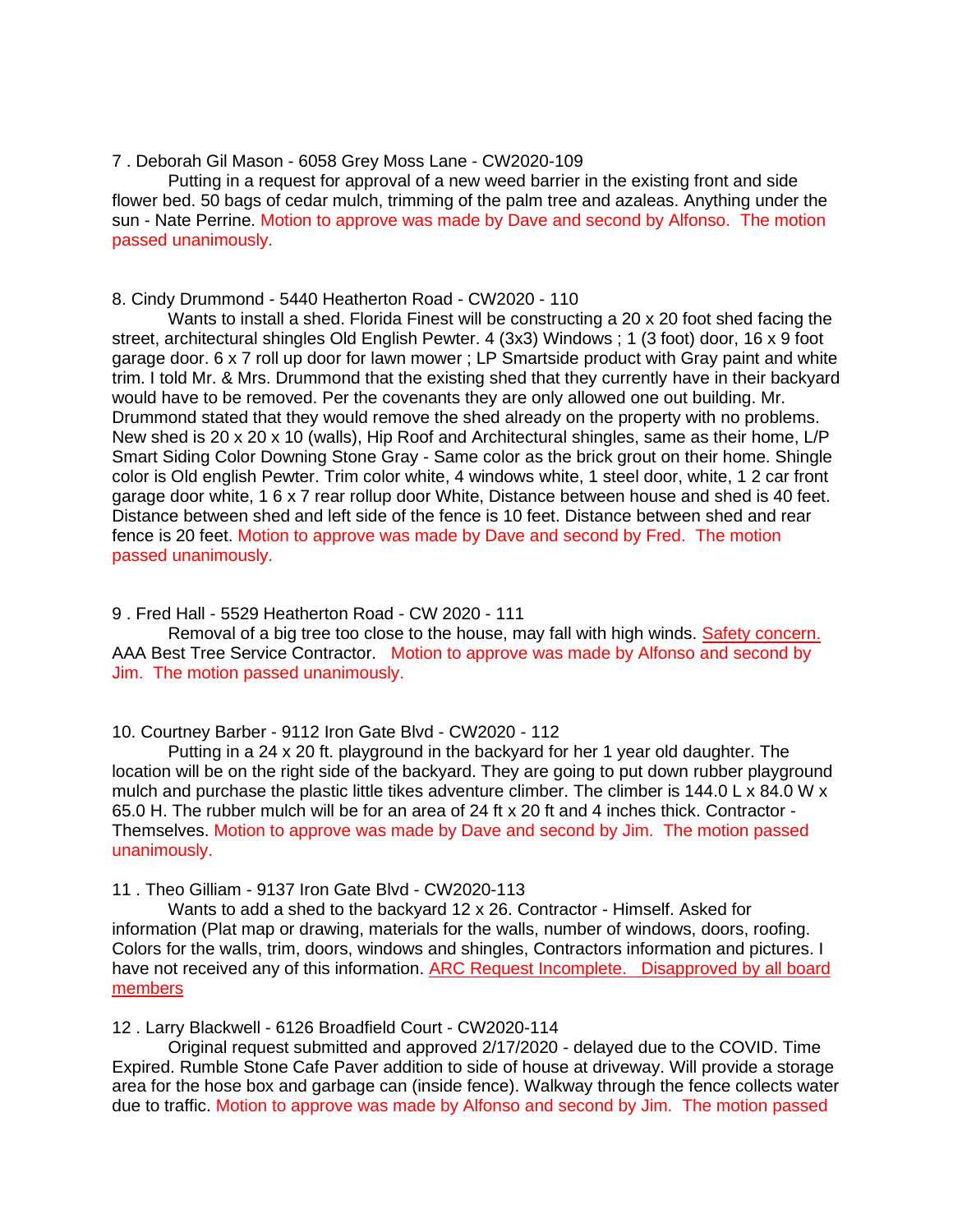#### unanimously.

13 . Larry Blackwell - 6126 Broadfield Court - CW2020-115

Wants to add 8 security lights (six over windows on front, one to the right of the garage and one midway between corner of house and fence on north side of house.) Lights will be four inch LED down shining soft white (3000K) and will be mounted in soffits. Liberty Electric Contractor. (changed to 2 lights over the garage)Motion to approve was made by Jon and second by Fred. The motion passed unanimously.

14 . Larry Blackwell - 6126 Broadfield Court - CW2020-116

Removing sod in areas shown and replaced with mulch. Will outline with concrete edgers. Pavers shown near the driveway are covered by separate requests. Waiting on Contractor Motion to approve was made by Dave and second by Alfonso. The motion passed unanimously.

15 . Larry Blackwell - 6126 Broadfield Court - CW2020-117

Restaining fence - same color as previously approved / used. TWP 1500 Stain - 1520 Pecan. Motion to approve was made by Alfonso and second by Jim. The motion passed unanimously.

16 . Joseph Tanner - 6065 Grey Moss Lane - CW2020-118

Installing a Sprinkler System for Lawn Irrigation completed in Aug 2020. Didn't know that he had to put in an ARC Request. Imperial Landscaping Contractor. Motion to approve was made by Jon and second by Alfonso. The motion passed unanimously.

17 . Weston Lunsford - 6090 Brighton Lane - CW2020-119

7 inch gutters installed at their home. The color is musket brown to match their brown trim. 7 downspouts. Motion to approve was made by Fred and second by Alfonso. The motion passed unanimously.

18 . Darrel Mason - 6058 Grey Moss Blvd - CW2020-120

Replacing a 6 foot wooden fence on the north side and west side of property that was blown over by Hurricane Sally. Fence will be the same as prior to the hurricane except to add 1 single gate to the north side. Safety Concern due to Security. Motion to approve was made by Alfonso and second by Weldon. The motion passed unanimously.

19. Kevin Roth - 6081 Brighton Ln - CW2020-121

Install a Pool Enclosure - 1 33 x 55 x 9 pool enclosure over existing pool. Style - Gabled Roof. Color Bronze. 2 doors. Florida Sunrooms (Trent Willet) contractor Motion to approve was made by Jon and second by Alfonso. The motion passed unanimously.